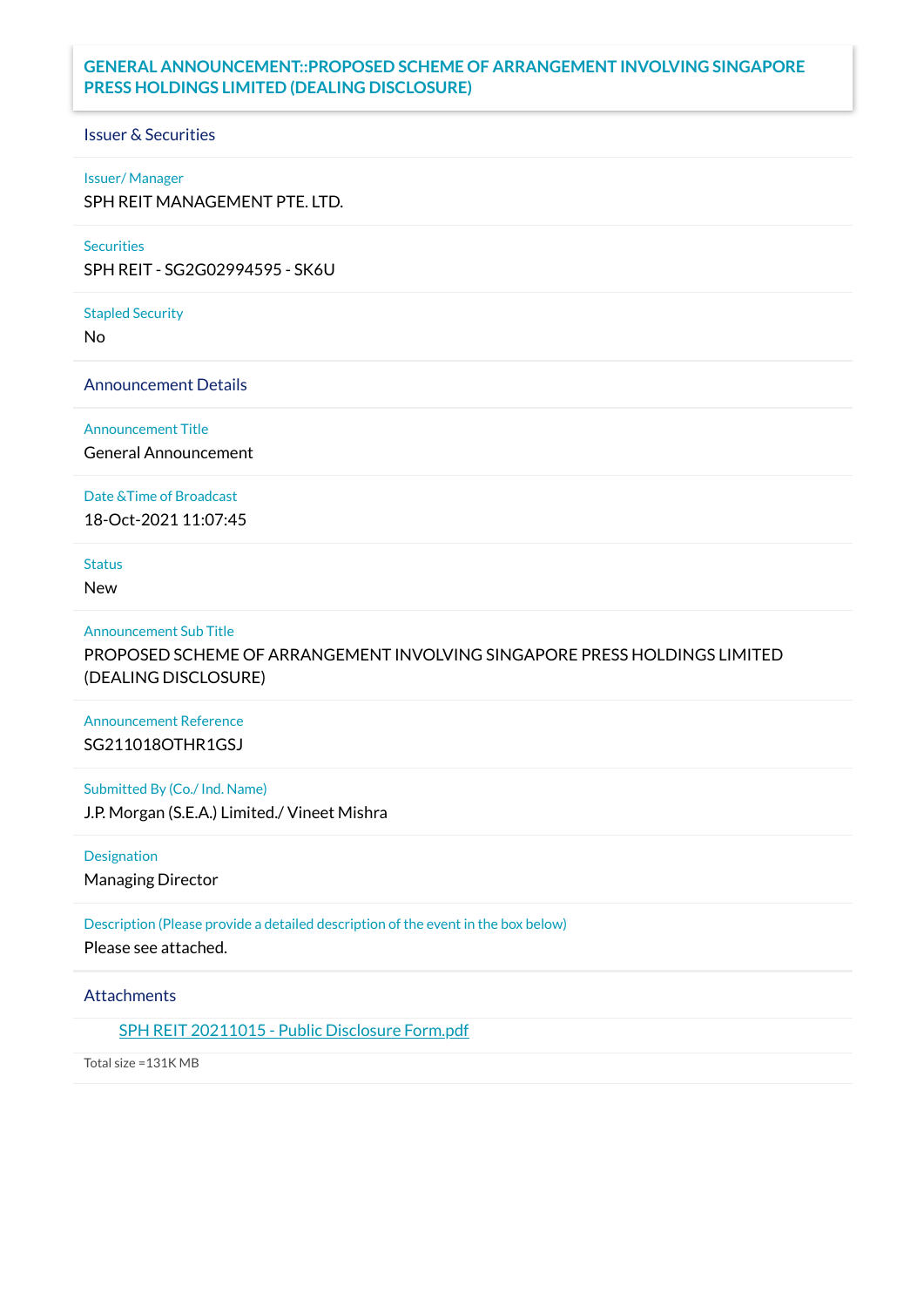## **PROPOSED ACQUISITION OF SINGAPORE PRESS HOLDINGS BY WAY OF A SCHEME OF ARRANGEMENT**

## **DEALINGS DISCLOSURE**

## **1. INTRODUCTION**

J. P. Morgan (S.E.A.) Limited ("**JPMSEAL**") refers to the proposed scheme of arrangement (the "**Scheme**") to be undertaken by Singapore Press Holdings Limited (the "**Company**") and Keppel Pegasus Pte. Ltd. (the "**Offeror**") (which is a wholly-owned subsidiary of Keppel Corporation Limited ("**KCL**")) pursuant to Section 210 of the Companies Act, Chapter 50 of Singapore, involving, inter alia, (i) the distribution of units in SPH REIT held by the Company to the shareholders of the Company on a pro-rata basis and (ii) the Offeror acquiring the entire share capital of the Company (other than those already owned, controlled or agreed to be acquired by the Offeror and its concert parties), the consideration for which include units in Keppel REIT, which was announced on 2 August 2021 (the "**Joint Announcement**").

As stated in the Joint Announcement, JPMSEAL is the financial adviser to the Offeror in respect of the Scheme.

All capitalised terms used and not defined herein shall have the same meanings given to them in the Joint Announcement.

### **2. DISCLOSURE OF DEALINGS**

Pursuant to Rule 12.1 of the Singapore Code on Take-overs and Mergers (the "**Code**") and the Practice Statement on the Exemption of Connected Fund Managers and Principal Traders under the Code, JPMSEAL wishes to announce the dealings by its associates in the relevant securities of SPH REIT on **15 October 2021**, details of which are set out in the Schedule hereto.

Issued by **J.P. Morgan (S.E.A.) Limited** 

18 October 2021 Singapore